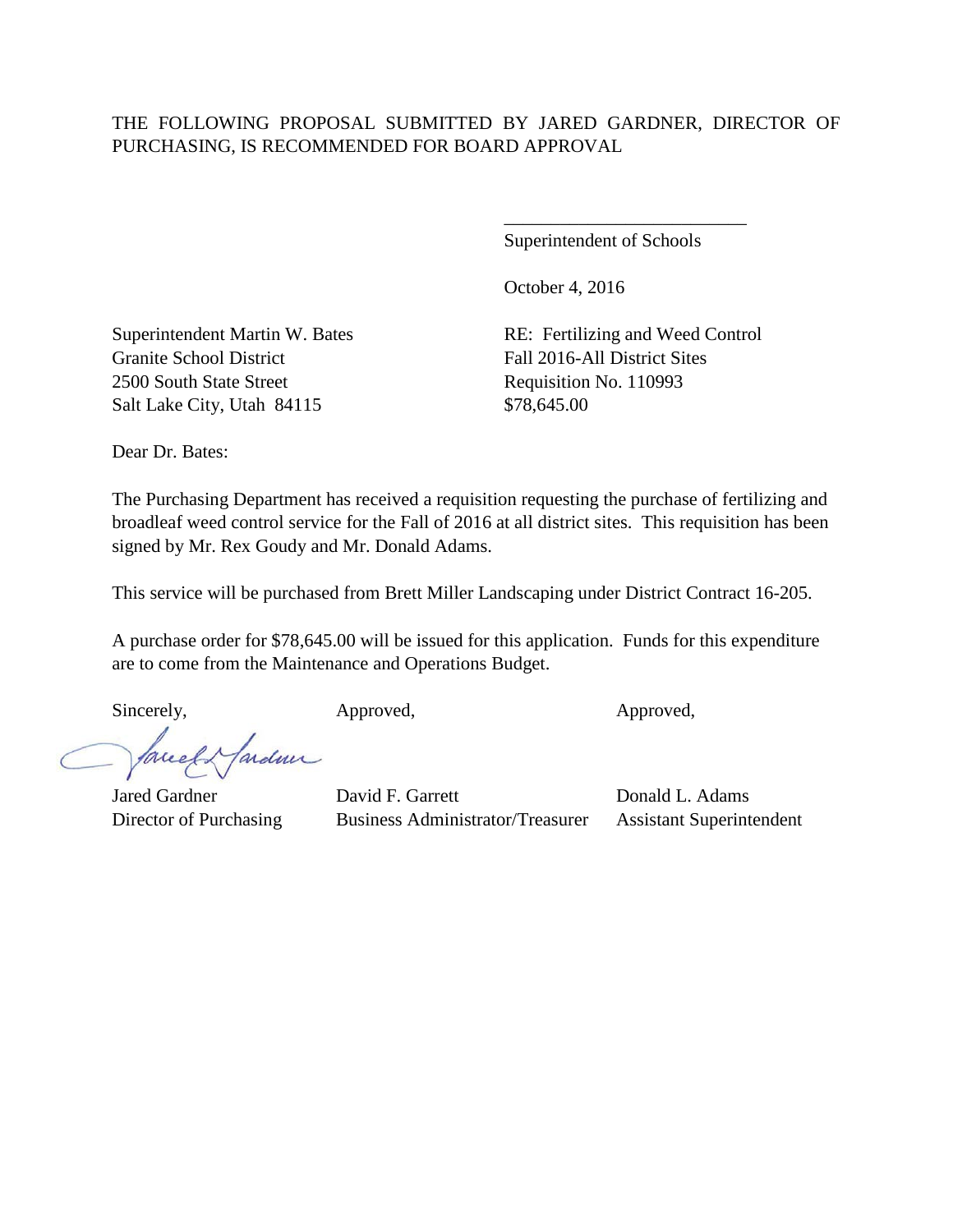## THE FOLLOWING PROPOSAL SUBMITTED BY JARED GARDNER, DIRECTOR OF PURCHASING, IS RECOMMENDED FOR BOARD APPROVAL

Superintendent of Schools

\_\_\_\_\_\_\_\_\_\_\_\_\_\_\_\_\_\_\_\_\_\_\_\_\_\_

October 4, 2016

Superintendent Martin W. Bates RE: Cab and Chassis Trucks for Granite School District Communication Communication Communication Communication General Maintenance & Grounds

2500 South State Street Requisition: 651182 Salt Lake City, Utah 84115 \$85.654.00

Dear Dr. Bates:

The Purchasing Department has received a requisition requesting the purchase of (2) 2017 Ford F-550 Cab and Chassis Trucks to be utilized in the General Maintenance and Grounds Departments. This requisition has been signed by Mr. Tom Given and Mr. Donald Adams.

Invitations to Bid, which included specifications, were sent to prospective vendors. The results are as follows:

| Henry Day Ford       | \$85,654.00  |
|----------------------|--------------|
| Larry H. Miller Ford | \$85,844.00  |
| Young Ford           | \$85,932.00  |
| Kedyrolo             | \$107,822.00 |

Permission is requested to issue a purchase order in the amount of \$85,654.00 for the trucks to Henry Day Ford. Funds for this expenditure are to come from the Transportation budget.

Sincerely, Approved, Approved, Approved,

facel Hardin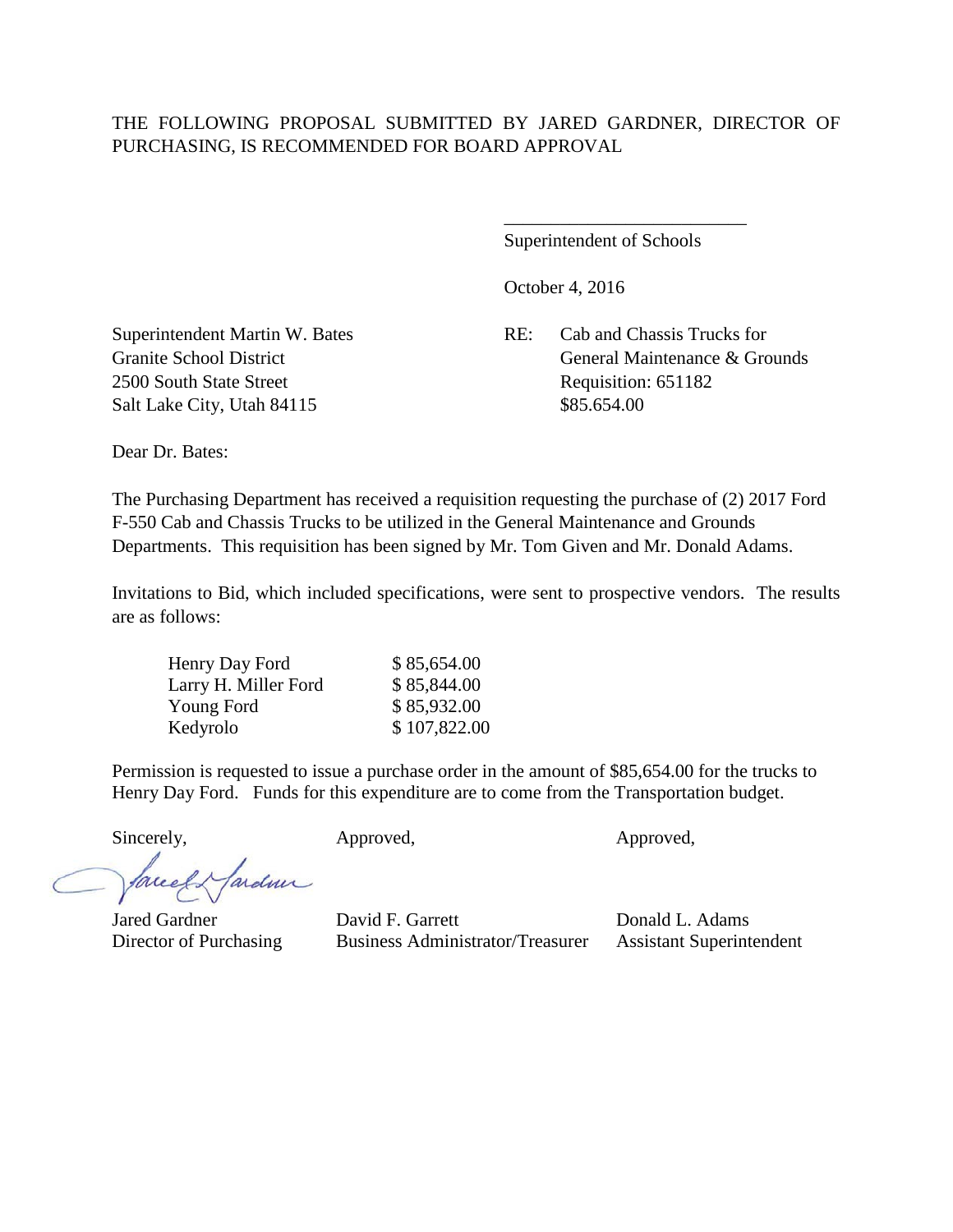Superintendent of Schools

\_\_\_\_\_\_\_\_\_\_\_\_\_\_\_\_\_\_\_\_\_\_\_\_\_\_

October 4, 2016

Superintendent Martin W. Bates RE: Cab and Chassis Trucks for Carpenter Granite School District Electrical & Plumbing Departments 2500 South State Street Requisitions: 651193, 651199

Salt Lake City, Utah 84115 \$113,605.05

Dear Dr. Bates:

The Purchasing Department has received a requisition requesting the purchase of (2) 2017 Chevrolet Silverado 3500 Cab and Chassis Trucks, (1) 2017 Chevrolet Silverado 3500HD Cab and Chassis Truck and (1) 2017 Chevrolet Silverado 1500 Cab and Chassis Truck to be utilized in the Carpenter, Electrical and Plumbing Departments. This requisition has been signed by Mr. Tom Given and Mr. Donald Adams.

Invitations to Bid, which included specifications, were sent to prospective vendors. The results are as follows:

Silverado 3500HD Silverado 3500 Silverado 1500 Jerry Seiner Error in Bid Price Error in Bid Price **\$27,112.00** Young Chevrolet **\$26,713.05 \$29,890.00 each** \$29,592.45

Permission is requested to issue a purchase order in the amount of \$27,112.00 to Jerry Seiner and \$86,493.05 to Young Chevrolet for the trucks. Funds for this expenditure are to come from the Transportation budget.

fardun facel

Sincerely, Approved, Approved, Approved, Approved,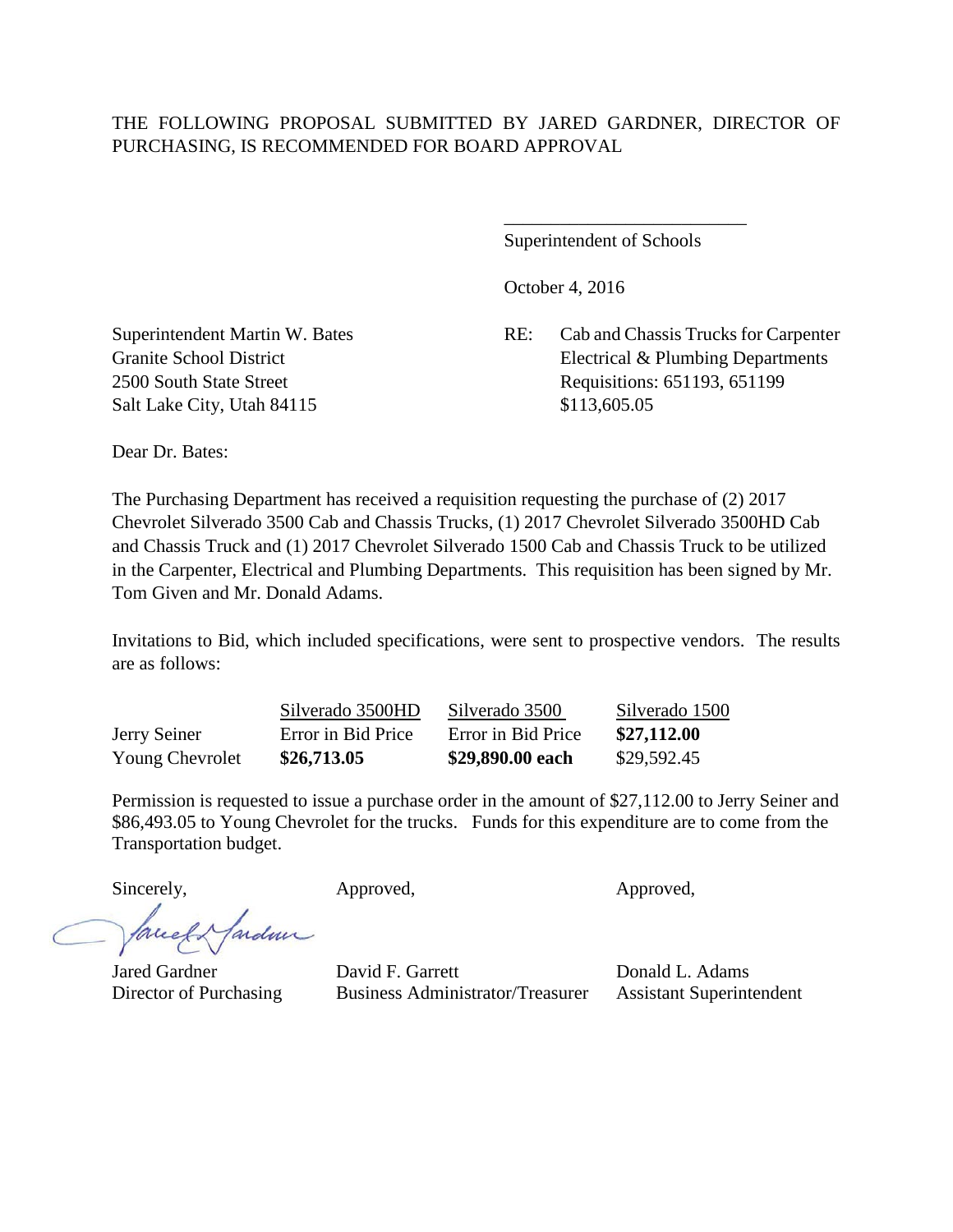## THE FOLLOWING PROPOSAL SUBMITTED BY JARED GARDNER, DIRECTOR OF PURCHASING, IS RECOMMENDED FOR BOARD APPROVAL

Superintendent of Schools

\_\_\_\_\_\_\_\_\_\_\_\_\_\_\_\_\_\_\_\_\_\_\_\_\_\_

October 4, 2016

Superintendent Martin W. Bates RE: Express Cargo Vans for Granite School District the Paint Department 2500 South State Street Requisition: 651190 Salt Lake City, Utah 84115 \$66,102.30

Dear Dr. Bates:

The Purchasing Department has received a requisition requesting the purchase of (3) 2017 Chevrolet Express Cargo Vans to be utilized in the Paint Department. This requisition has been signed by Mr. Tom Given and Mr. Donald Adams.

Invitations to Bid, which included specifications, were sent to prospective vendors. The results are as follows:

| <b>Young Chevrolet</b>    | \$66,102.30  |
|---------------------------|--------------|
| Jerry Seiner              | \$66,492.00  |
| <b>Riverton Chevrolet</b> | \$66,539.73  |
| Kedyrolo LLC              | \$126,383.40 |

Permission is requested to issue a purchase order in the amount of \$66,102.30 for the vans to Young Chevrolet. Funds for this expenditure are to come from the Transportation budget.

Sincerely, Approved, Approved, Approved, Approved,

fardner